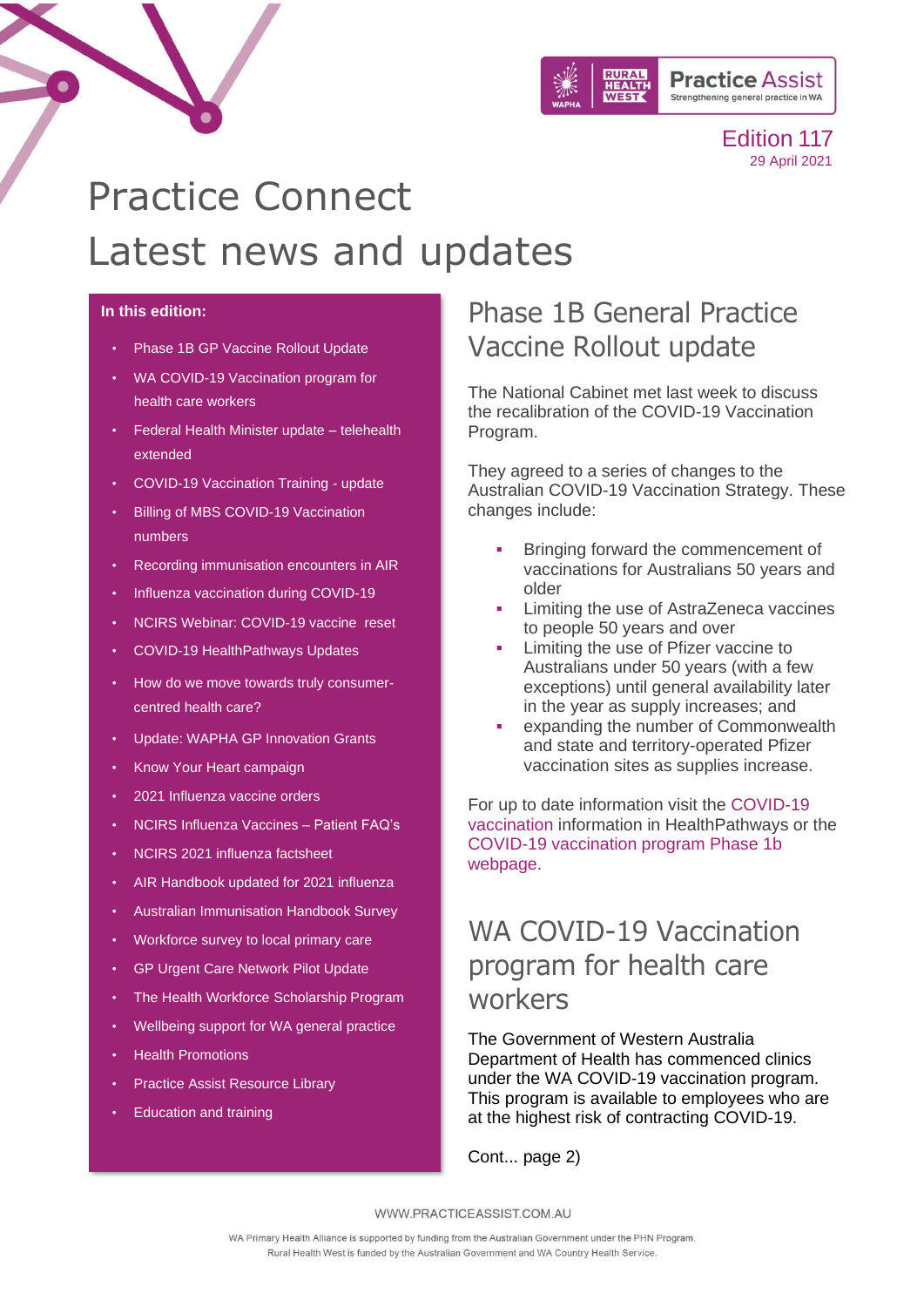



## WA COVID-19 Vaccination program for health care workers (cont)

As health care workers (Phase 1b) in general practice you are invited to book in for a COVID-19 vaccination via specific Department of Health WA vaccination booking portal.

Details of clinics are released by the Department of Health WA as they become available.

To make sure you receive information on these clinics subscribe to our [COVID-19 Update](https://mailchi.mp/practiceassist/04j4p7qxvh)  [newsletters.](https://mailchi.mp/practiceassist/04j4p7qxvh)

## <span id="page-1-0"></span>Federal Health Minister update – telehealth extended

Minister for Health Greg Hunt announced this week that the Australian Government will invest more than \$114 million to extend Telehealth services until the end of the year.

From March, 2020 to April 2021 more than 13.6 million patients accessed Telehealth and more than 83,540 providers have used Telehealth services.

Read more [here.](https://www.health.gov.au/ministers/the-hon-greg-hunt-mp/media/universal-telehealth-extended-through-2021)

Updated factsheets will be available soon.

## <span id="page-1-1"></span>COVID-19 Vaccination Training - update

On Friday 23 April significant updates occurred in the COVID-19 vaccination training program. Module progress and completion have not been affected. You are expected to login and view the new information. A summary of the updates can be found in the announcement forum. All changes within the modules are identified by 'NEW' in red. You can log-in to the training modules [here.](https://covid19vaccinationtraining.org.au/login/index.php)

## Billing of MBS COVID-19 Vaccination numbers

The Australian Government Department of Health has advised that all MBS COVID-19 Vaccine numbers, including Suitability Assessment Service numbers, can only be accessed by general practices taking part in the Australian Government's COVID-19 vaccine rollout. Further information can be found on the [MBS item notes page](https://linkprotect.cudasvc.com/url?a=https%3a%2f%2fwapha.us11.list-manage.com%2ftrack%2fclick%3fu%3dc973db7b85e56f4c3d0eaacee%26id%3de1899acb58%26e%3df34f3bfedc&c=E,1,RAHxe-lYKd7tJjKqx7VIy3CRFw8PjDgXxAk9FHvWC7y103qGDI8JtjB8LFUm8wWbE5WgV4seTL9_80Rv_XXdx8vOyulmeJfXEi6DiCm-&typo=1) on the Department of Health website.

## <span id="page-1-2"></span>Recording immunisation encounters in the AIR

It is now compulsory to record all COVID-19 and influenza immunisation encounters in the Australian Immunisation Register (AIR). With many flu and COVID-19 vaccines currently being recorded, it is important that the correct procedure for recording in the AIR is used. This resource from Services Australia provides an outline of the process along with links to other relevant resources.

Login to [PRODA](https://proda.humanservices.gov.au/prodalogin/pages/public/login.jsf?TAM_OP=login&USER) to access your [HPOS account.](https://www.servicesaustralia.gov.au/organisations/health-professionals/services/medicare/hpos) In HPOS, select **My programs** and then **Australian Immunisation Register**.

Once you've [identified an individual.](https://www.servicesaustralia.gov.au/organisations/health-professionals/topics/identify-individual-air-site-using-hpos/47491) Select **Record Encounter** from the left-hand menu.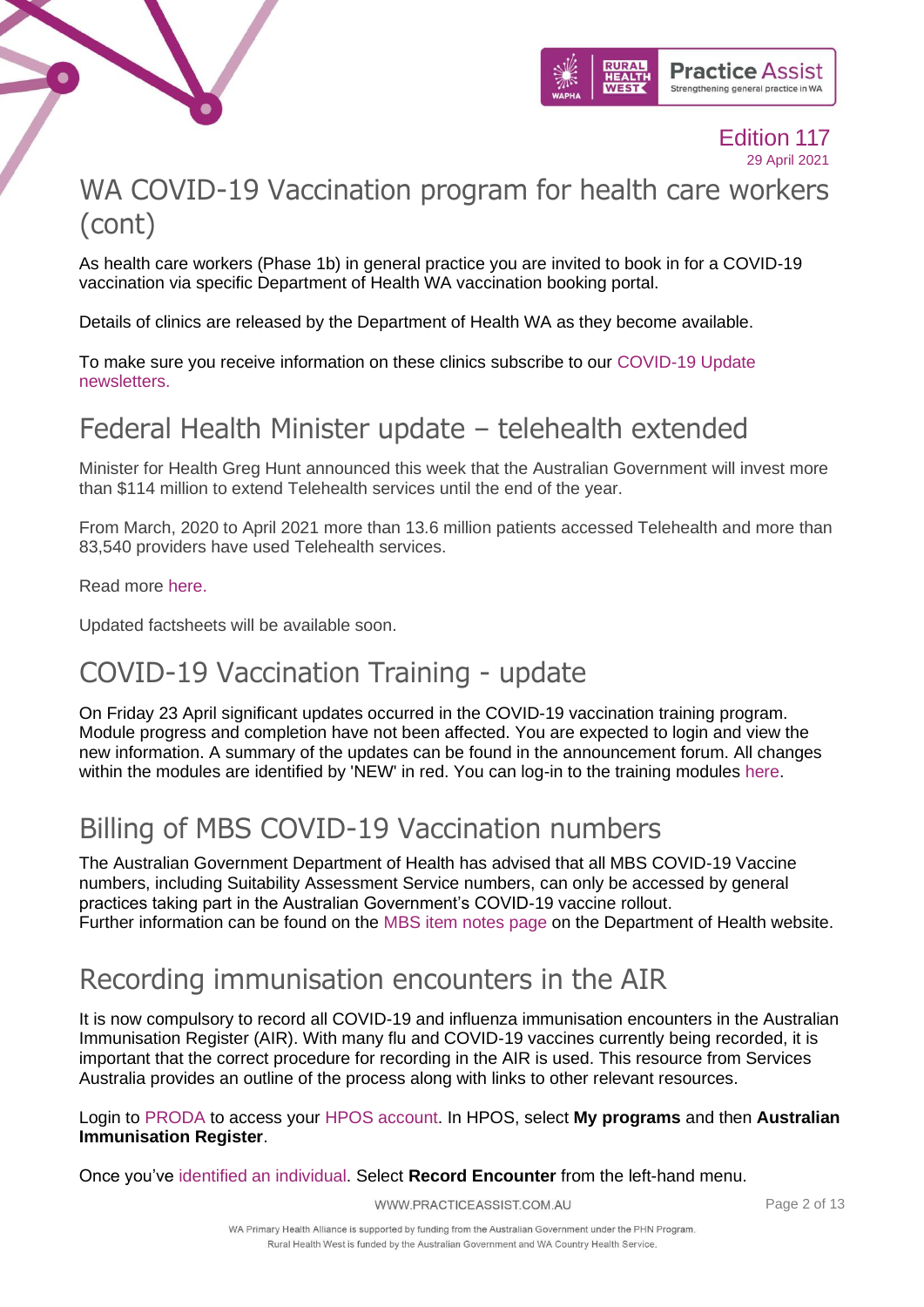



To record the encounter:

- 1. Select **Who performed this immunisation encounter** from the drop-down menu.
- 2. then select the appropriate **schedule** and **enter the date of service**.
- 3. enter the episode detail including the **vaccine brand**, **batch number** and **dose** details. Some vaccines, including Astra Zeneca and Pfizer, have a lot number instead of a batch number. Enter the lot number when there is no batch number.
- 4. then select **Add** to record the encounter.

A message will display to let you know you successfully recorded the encounter and you'll also receive a claim ID.

View the education module to get help [recording an encounter.](http://medicareaust.com/MODULES/AIR/AIRM04/index.html)

## <span id="page-2-0"></span>[Influenza vaccination during COVID-19 -](https://linkprotect.cudasvc.com/url?a=https%3a%2f%2fncirs.cmail19.com%2ft%2ft-l-mdjhijk-ejtjjtdtk-m%2f&c=E,1,0rfDx1TtxV4_pRdeedFDwr-fnIZ7S1CheJYj3KXQ50TRtX8N7Uq-dc5Sd-NdrkB9TIvN3JrZuK8H6nR5jX9Y4QbaycpbdgE5H2Ay61YiHpwlvhddPb9KrCtVk3FP&typo=1) FAQs for Aboriginal [and Torres Strait Islander people](https://linkprotect.cudasvc.com/url?a=https%3a%2f%2fncirs.cmail19.com%2ft%2ft-l-mdjhijk-ejtjjtdtk-m%2f&c=E,1,0rfDx1TtxV4_pRdeedFDwr-fnIZ7S1CheJYj3KXQ50TRtX8N7Uq-dc5Sd-NdrkB9TIvN3JrZuK8H6nR5jX9Y4QbaycpbdgE5H2Ay61YiHpwlvhddPb9KrCtVk3FP&typo=1)

The National Centre for Immunisation Research and Surveillance (NCIRS) have released a new resource for Aboriginal and Torres Strait Islander people - Influenza vaccination during the COVID-19 pandemic.

Download this new resource [here](https://www.ncirs.org.au/influenza-vaccination-during-covid-19-faqs-aboriginal-and-torres-strait-islander-people?utm_medium=email&utm_campaign=16042021%20-%20Weekly%20Jab&utm_content=16042021%20-%20Weekly%20Jab+CID_baae5417b6136923a97b165e8eea20b6&utm_source=eDM&utm_term=Influenza%20vaccination%20during%20COVID-19%20-%20FAQs%20for%20Aboriginal%20and%20Torres%20Strait%20Islander%20people)

## <span id="page-2-1"></span>NCIRS Webinar: Australia's COVID-19 vaccine program reset: navigating safety, acceptance and uptake

The National Centre for Immunisation Research and Surveillance (NCIRS) have expanded their upcoming webinar to include the updated Australian Government plan for roll out of COVID-19 vaccines, and an update on thrombocytopenia syndrome (TTS) and AstraZeneca COVID-19 vaccine.

They will also discuss practical communication strategies for improving COVID-19 vaccine acceptance and uptake.

### **Date: Friday 30 April 2021 Time: 10:30 pm – 11:30 am WST**

In this webinar:

- **hear an update on the Australian Government COVID-19 vaccine roll out plan and what this** means for immunisation providers
- hear further information on thrombosis with thrombocytopenia syndrome (TTS) and AstraZeneca COVID-19 Vaccine
- **Learn practical strategies for communicating with your patients to increase vaccine acceptance** and uptake
- **•** have your questions answered by our panel of social scientists, medical specialists and general practitioners.

Register [here.](https://us02web.zoom.us/webinar/register/WN_dAxq0oHjQImamxq_f1zs5g)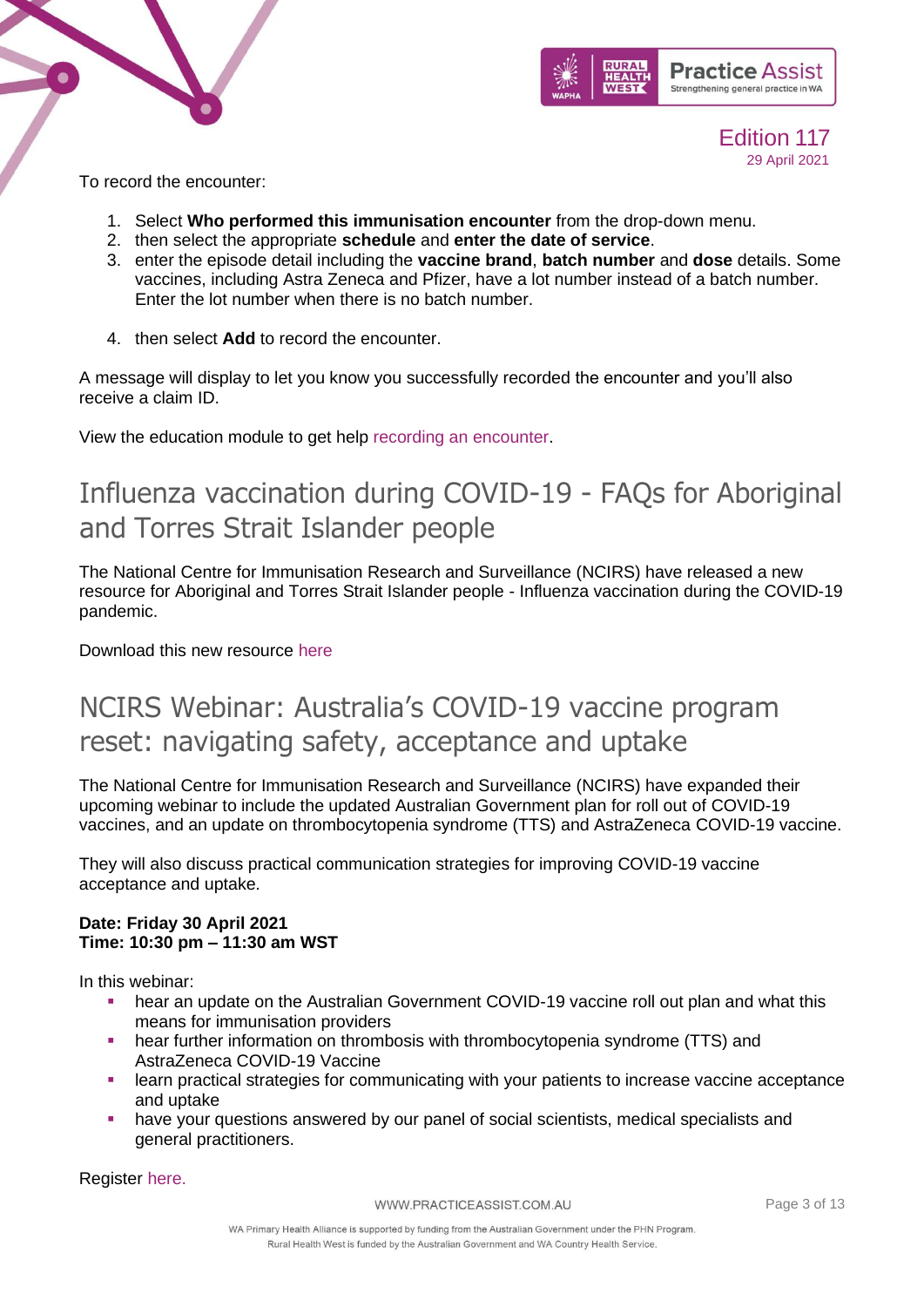



## <span id="page-3-0"></span>COVID-19 HealthPathways Updates

The following content updates have now been published on the HealthPathways site:

## [COVID-19 Vaccination Procedure](https://linkprotect.cudasvc.com/url?a=https%3a%2f%2fwapha.us11.list-manage.com%2ftrack%2fclick%3fu%3dc973db7b85e56f4c3d0eaacee%26id%3de741a59e54%26e%3d02c79a9d9f&c=E,1,uskeyqIqhlZoL5c7VwBhAeKfi5QBZ8gT3lcGojuFJOjPkjOmKvv_yTqh_28X-b1f6SlzZQDpLb7akxzQ5xynJhazN15THeH5FgNu8qkwHp47UUf92lZq&typo=1)

**■** Updated ATAGI advice on COVID-19 vaccination in patients with confirmed history or Cerebral Venous Sinus Thrombosis (CVST) or Heparin induced Thrombocytopenia (HIT).



**HealthPathways WA Clinical decision support** 

- **Updated warning signs of thrombosis drop box.**
- Added Australian Department of Health resource Weighing up the potential benefits against risk of harm from COVID-19 Vaccine AstraZeneca resource under assessment section in vaccination in patients < 50 years and thrombosis risk.
- **•** Updated advice on the investigation and management of patients presenting with suspected Thrombosis with Thrombocytopenia Syndrome (TTS) also referred to as Vaccine induced Prothrombotic Immune Thrombocytopenia (VIPIT) under follow up section.

### [COVID-19 Vaccination Procedure](https://linkprotect.cudasvc.com/url?a=https%3a%2f%2fwapha.us11.list-manage.com%2ftrack%2fclick%3fu%3dc973db7b85e56f4c3d0eaacee%26id%3df6254e6360%26e%3d02c79a9d9f&c=E,1,p4SnmAwl79Hj3Kb2oMMMyZVB5z2YTo4Rn1S2Gvn4uMuivGOxYqPMJEp_C_R073-dO-ZoN4_LukPBKa14fIkZC9KsdeIe3YZBR9hq8LD_Otw120cZ-3wJS6v3DAg,&typo=1)

Updated Clinical Editor's note to include information on ATAGI's recommendations for the use of AstraZeneca vaccine.

### [COVID-19 Assessment and Management](https://linkprotect.cudasvc.com/url?a=https%3a%2f%2fwapha.us11.list-manage.com%2ftrack%2fclick%3fu%3dc973db7b85e56f4c3d0eaacee%26id%3d5f4f078a94%26e%3d02c79a9d9f&c=E,1,_tW7EzcuYF4-H6VLDcdA7pW4C9OQ5mssWvj20nH8uEywESP5AeHwg3QFbBLP6xlUofdfVKc3Do6P-ykFmWmcpgFPBwellXt1XcpYWJmooRWL&typo=1)

■ Updated Practice Point to include advice on COVID-19 testing in patients presenting with acute respiratory symptoms, acute loss of smell or taste or fever post vaccination.

Newly Localised Pathways

■ [Rash in Unwell Children](https://wa.communityhealthpathways.org/311855.htm)

To access HealthPathways please email the HealthPathways team at [healthpathways@wapha.org.au](mailto:healthpathways@wapha.org.au)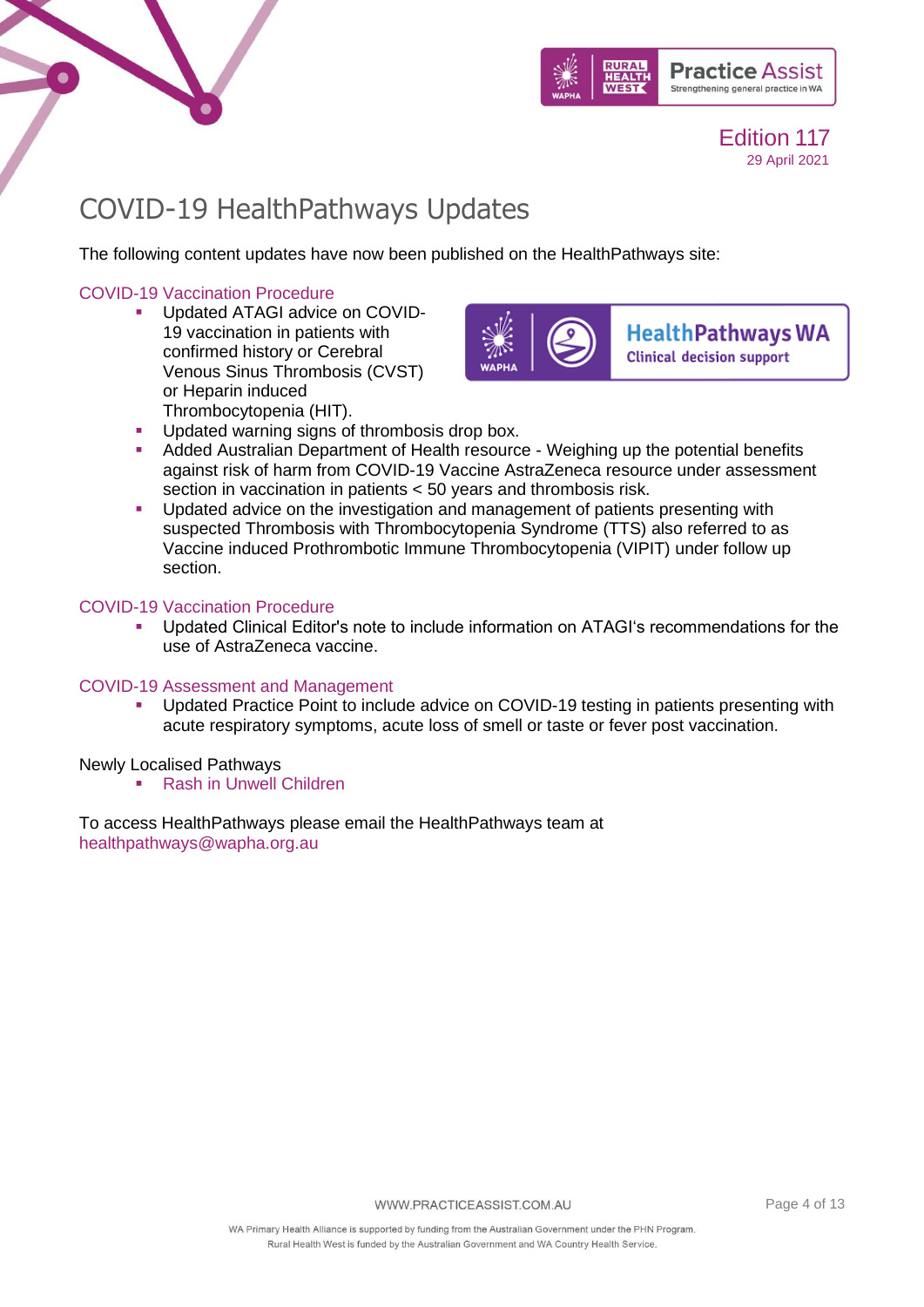



## <span id="page-4-0"></span>How do we move towards truly consumer-centred health care?

In the latest NPS MedicineWise podcast, NPS MedicineWise CEO Steve Morris interviews Leanne Wells, CEO of the Consumers Health Forum of Australia (CHF) following the recent CHF Summit - Australasia's inaugural consumer health summit.



They discuss what health organisations and health professionals need to do to move towards truly consumer-centred care,

- how we build equity in accessibility into digital enhancement and evolution,
- the role of health literacy and
- the role of medicines literacy in helping ensure people don't get left behind.

Listeners are also invited to join two upcoming virtual events: the National Medicines Symposium on 18 May and the 2021 Choosing Wisely Australia National Meeting on 19 May. Read more [here.](https://www.nps.org.au/podcast/episode-25-how-do-we-move-towards-truly-consumer-centred-health-care.)

## <span id="page-4-1"></span>WAPHA's GP Innovation Grants

## **Applications closed on Friday 23 April 2021**

To support general practices across Western Australia, WA Primary Health Alliance (WAPHA) has provided GP Innovation Grants of up to \$1,500 per practice, including GST, for the purchase of information technology (IT) equipment to participate in virtual programs.

**Grant applications closed on Friday 23 April 2021.** Before purchasing IT equipment, you need to ensure that your practice's grant application has been approved via the [WAPHA portal](https://portal.wapha.org.au/SignIn?ReturnUrl=%2F) and an approval email will be received from WAPHA with a purchase order number.

Once your practice receives its approval email, you need to purchase the approved IT equipment and upload a tax invoice from your practice with proof of purchase receipt/s via the [WAPHA portal](https://portal.wapha.org.au/SignIn?ReturnUrl=%2F) by **Friday 21 May 2021.**

Please upload your practice's tax invoice with proof of purchase receipt/s as soon as possible to enable WAPHA to efficiently process your grant reimbursement payment.

Should you require any further assistance with submitting your tax invoice to WA Primary Health Alliance to enable your reimbursement to your practice, please email [Practice Assist](mailto:practiceassist@wapha.org.au) or call 1800 2 ASSIST (1800 2 277 478).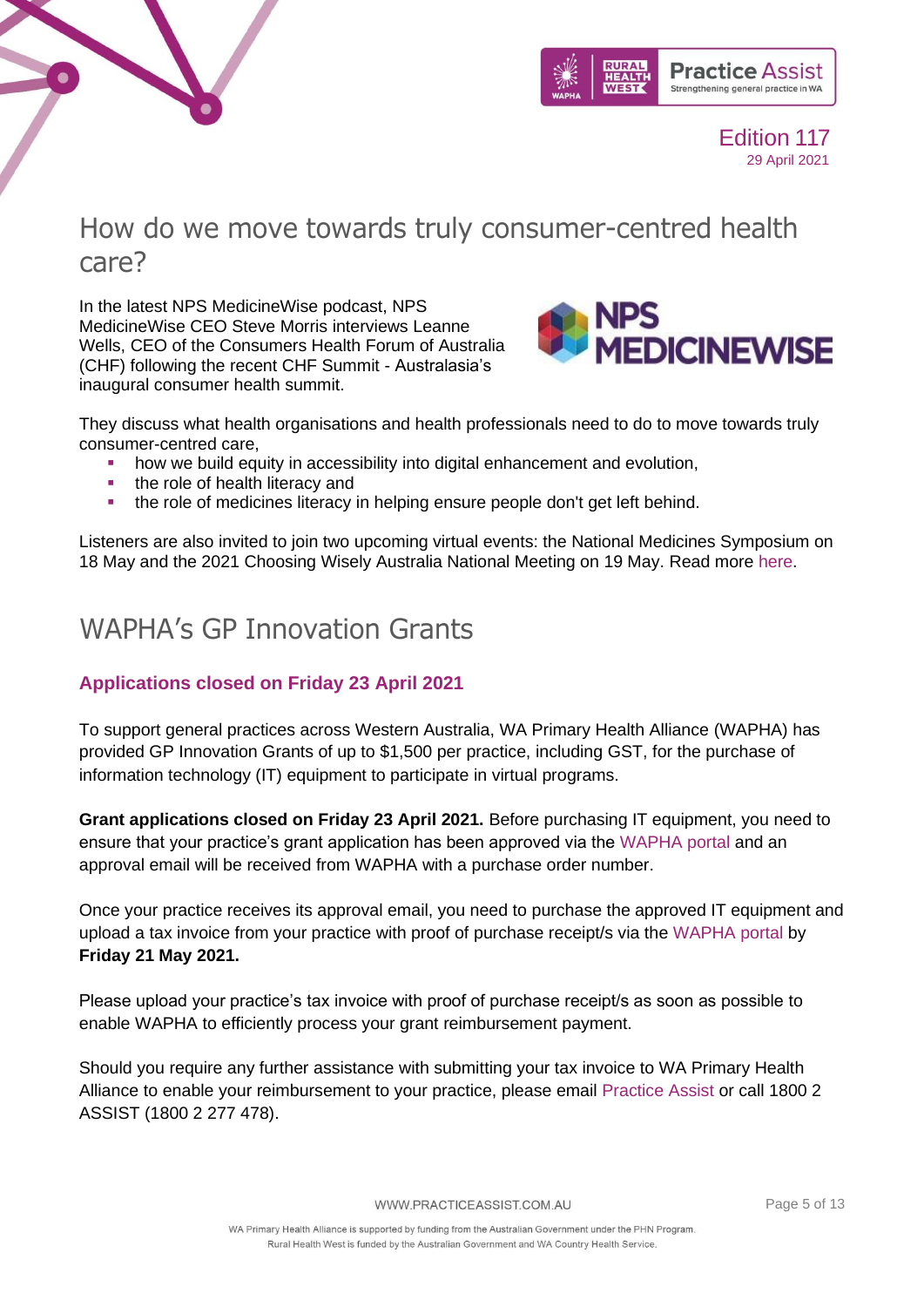



## <span id="page-5-0"></span>Know Your Heart; a campaign to raise awareness of and encourage early diagnosis of heart failure

Improving outcomes for people diagnosed with heart failure is a key priority for WA Primary Heath Alliance.

In 2015/16, 6,207 potentially preventable hospital admissions to Western Australian hospitals were due to heart failure, with an average length of inpatient stay of approximately 6 days.

At an estimated average cost of \$9,500 per episode, this represents a potentially avoidable cost of approximately \$59 million per annum for the hospital system.

Up to half of these admissions are estimated to be avoidable with improved management in primary care including self-management.

GPs are ideally placed to diagnose people with heart failure and provide effective treatments that reduce hospitalisations and save lives.

WA Primary Health Alliance has put in place a program of activities to support GPs, health professionals and patients.

The latest of these is a campaign to raise awareness among the community of the signs and symptoms of heart failure and to encourage people to seek help from their GP.

The [Know Your Heart](http://www.knowyourheart.org.au/) campaign directs people to further information about heart failure treatment and support developed by NPS MedicineWise who have also developed [resources for health](https://www.nps.org.au/professionals/heart-failure-taking-an-active-role)  [professionals](https://www.nps.org.au/professionals/heart-failure-taking-an-active-role) to help identify patients with heart failure and provide effective life-saving therapy.

General practices can also [download and share the campaign resources](https://thesocialpresskit.com/know-your-heart) to share on their own channels, to raise awareness and encourage conversations with their own patients.

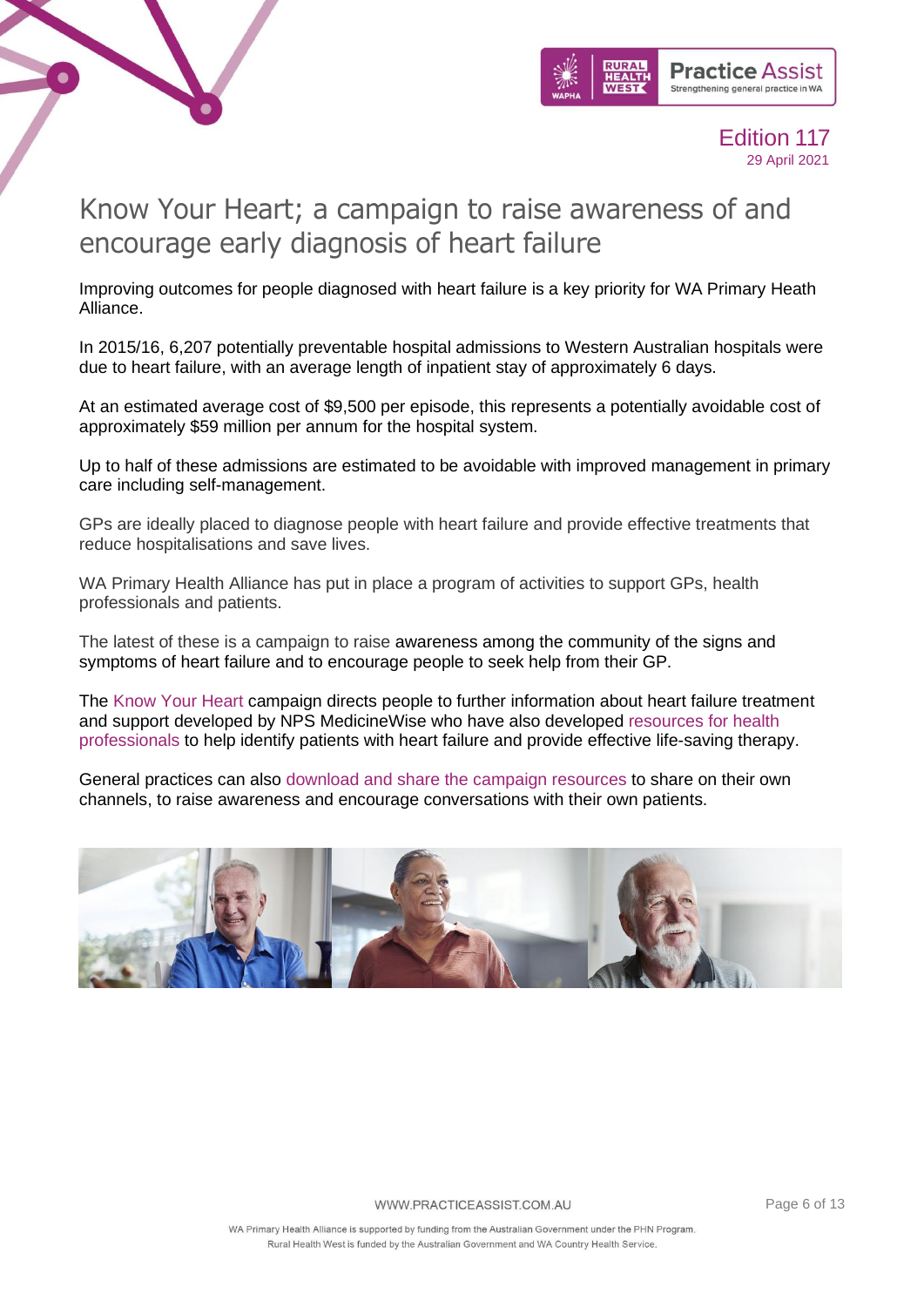



## <span id="page-6-0"></span>2021 Influenza vaccine orders

Standard [WA Health vaccine](https://wa.tollhealthcare.com/) website is now open for influenza vaccine ordering.

When placing new orders, please review order history, consider stock on hand, fridge capacity, and forthcoming COVID-19 vaccines, particularly when ordering Fluad® Quad (for persons aged 65 years and over).

A reminder not to book influenza vaccination clinic appointments until vaccines have been received.

For more information visit the [WA Health vaccine](https://wa.tollhealthcare.com/) website or Practice Assist [2021 Flu Vaccination](https://www.practiceassist.com.au/Coronavirus-COVID19/2021-Flu-Vaccination-Program)  [Program.](https://www.practiceassist.com.au/Coronavirus-COVID19/2021-Flu-Vaccination-Program)

## <span id="page-6-1"></span>NCIRS Influenza Vaccines – FAQ's for patients

The National Centre for Immunisation Research and Surveillance (NCIRS) have a new fact sheet for patients that provides answers to common questions about influenza viruses and available vaccines, including the new influenza vaccine programs in 2021.

View the new factsheet [here.](https://www.ncirs.org.au/sites/default/files/2021-03/Influenza%20vaccines-FAQs_%2026%20March%202021_Final.pdf)

## <span id="page-6-2"></span>NCIRS 2021 influenza factsheet

The National Centre for Immunisation Research and Surveillance (NCIRS) has developed a factsheet with key information about the 2021 influenza vaccines. The resource includes a summary of the vaccines available, recommended doses, age limits for the different vaccine brands, and more.

View the new resource [here.](https://www.ncirs.org.au/sites/default/files/2021-03/Influenza-fact-sheet_31%20March%202021_Final.pdf)

## <span id="page-6-3"></span>Australian Immunisation Handbook updated for 2021 influenza

The Australian Immunisation Handbook has now been updated with all the relevant information for 2021 influenza vaccinations. The updated handbook contains advice on the new vaccines available, dosage and administration, contraindications, and more. View the newly updated section [here.](https://immunisationhandbook.health.gov.au/vaccine-preventable-diseases/influenza-flu)

## <span id="page-6-4"></span>Australian Immunisation Handbook Survey

Folk, an independent consultancy, has been engaged by the Australian Department of Health to conduct research to better understand people's perceptions and experiences of using the:

- **Australian Immunisation Handbook website,**
- **Australian Immunisation Handbook mobile app, and**
- **National Immunisation Catch-up Calculator (NICC).**

WWW.PRACTICEASSIST.COM.AU

Page 7 of 13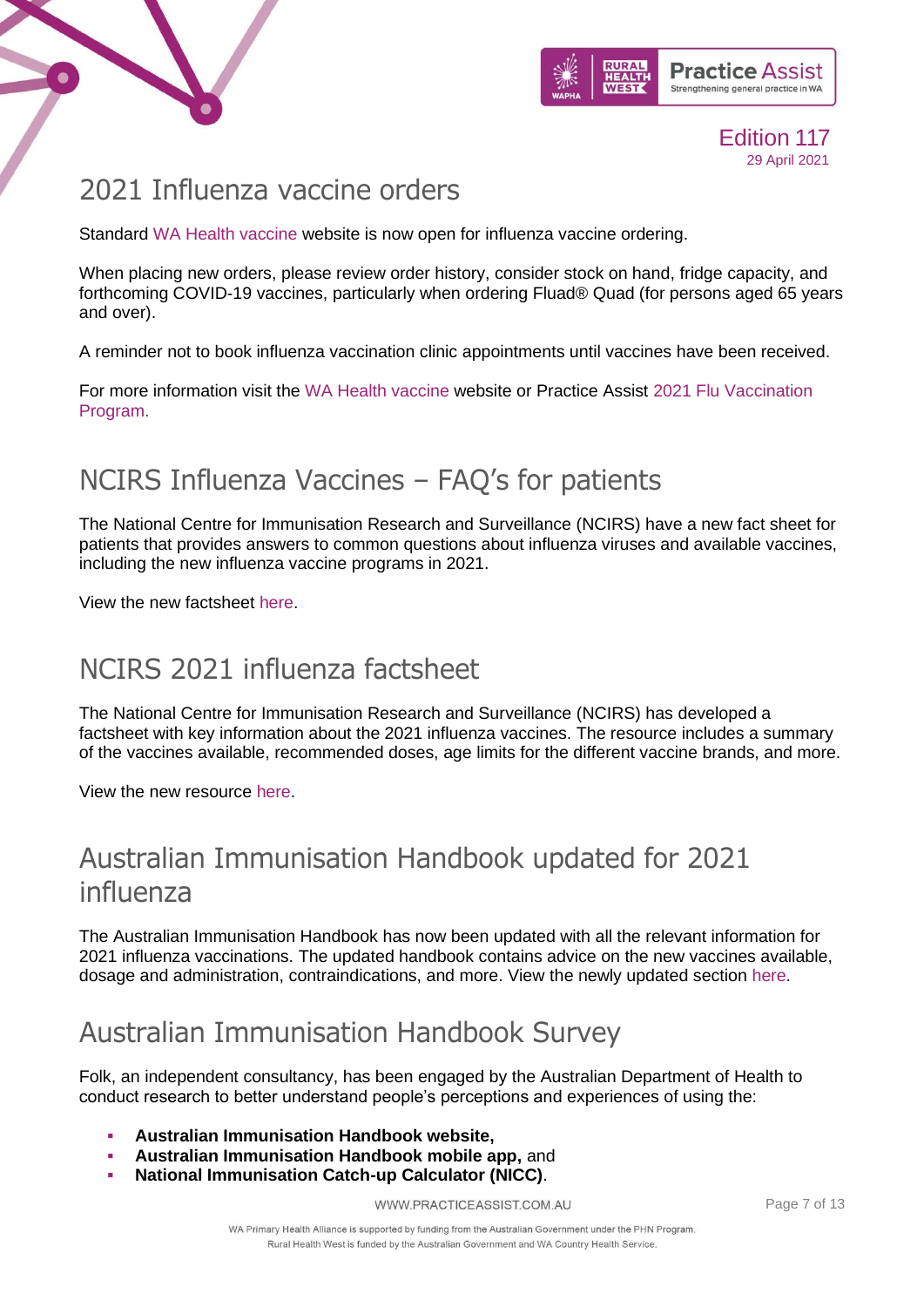



The online survey should only take **between 15-20 minutes** to complete. To get started, please click [here.](https://thefolk.optimalworkshop.com/questions/doh-aih-depp4-discover-r1)

The findings from this survey and other research activities being conducted, will inform the Phase 4 development of the Immunisation Handbook website, mobile app, and the Calculator.

Survey closes COB on the 30 April

## <span id="page-7-0"></span>Palliative care workforce survey

The Australian Government Department of Health is currently undertaking a project to study Australia's palliative care workforce and project the demand for, and supply of, palliative care services into the future. As part of this work, HealthConsult has been engaged to analyse the composition of the palliative care workforce, undertake workforce demand and supply modelling and develop strategies to address findings. This analysis will directly support and guide future palliative care workforce policy and strategies.

Two surveys have been developed to inform development of the workforce model; one for organisations providing palliative care services and the other focused on members of this workforce delivering palliative care services. We would be very grateful if you could complete these through the web link(s) below:

- **[PROVIDER SURVEY:](https://linkprotect.cudasvc.com/url?a=https%3a%2f%2fform.jotform.co%2fhcsurvey%2fpalliative-care-services-survey&c=E,1,c0504yYqCsK8tVzDSi55mxxK6mQm5v4vdSbcbB2koZiRjUzzuTjlb_Dr7tlyN3oGgeDRmLUXP5Cr_qz3c-ubA8c8yCqOA5-fyBcd3pSPSc4,&typo=1)** focuses on the setting in which palliative care is provided to understand the profile of organisations delivering palliative care services, the numbers of palliative care services delivered, details of the palliative care workforce employed at each organisation and issues relating to workforce recruitment for staff delivering palliative care
- **[WORKFORCE SURVEY:](https://linkprotect.cudasvc.com/url?a=https%3a%2f%2fform.jotform.co%2fhcsurvey%2fpalliative-care-workforce-survey&c=E,1,q5ee9NmJjQGXj4_RAG4GpBKYBbvIeAKpdKDzzV5PEvm2a-CMS-1fqEtH56FHKzpaEPOCEr9Pos-_Eelz_xHb-0xwne6R4OnQ11yvp127uJ8Zmj51FYSTNA,,&typo=1)** focuses on staff currently working within the palliative workforce to understand demographic details, qualifications and experience, role, location and type of service and intentions about continuing to work in palliative care.

### **Confidentiality**

**Please note that neither you nor your organisation will be identified in any reports or papers using information that is derived from these surveys.** Your responses will be combined with those of all other respondents and the aggregated responses will form part of the overall data that will be provided to the Department of Health and will inform the workforce projections model.

## **Closing Date**

The surveys will close on **7 May 2021**.

## **Assistance**

If you need any assistance in completing the online survey please contact Erick Hansnata (email: [erick.hansnata@healthconsult.com.au\)](mailto:erick.hansnata@healthconsult.com.au)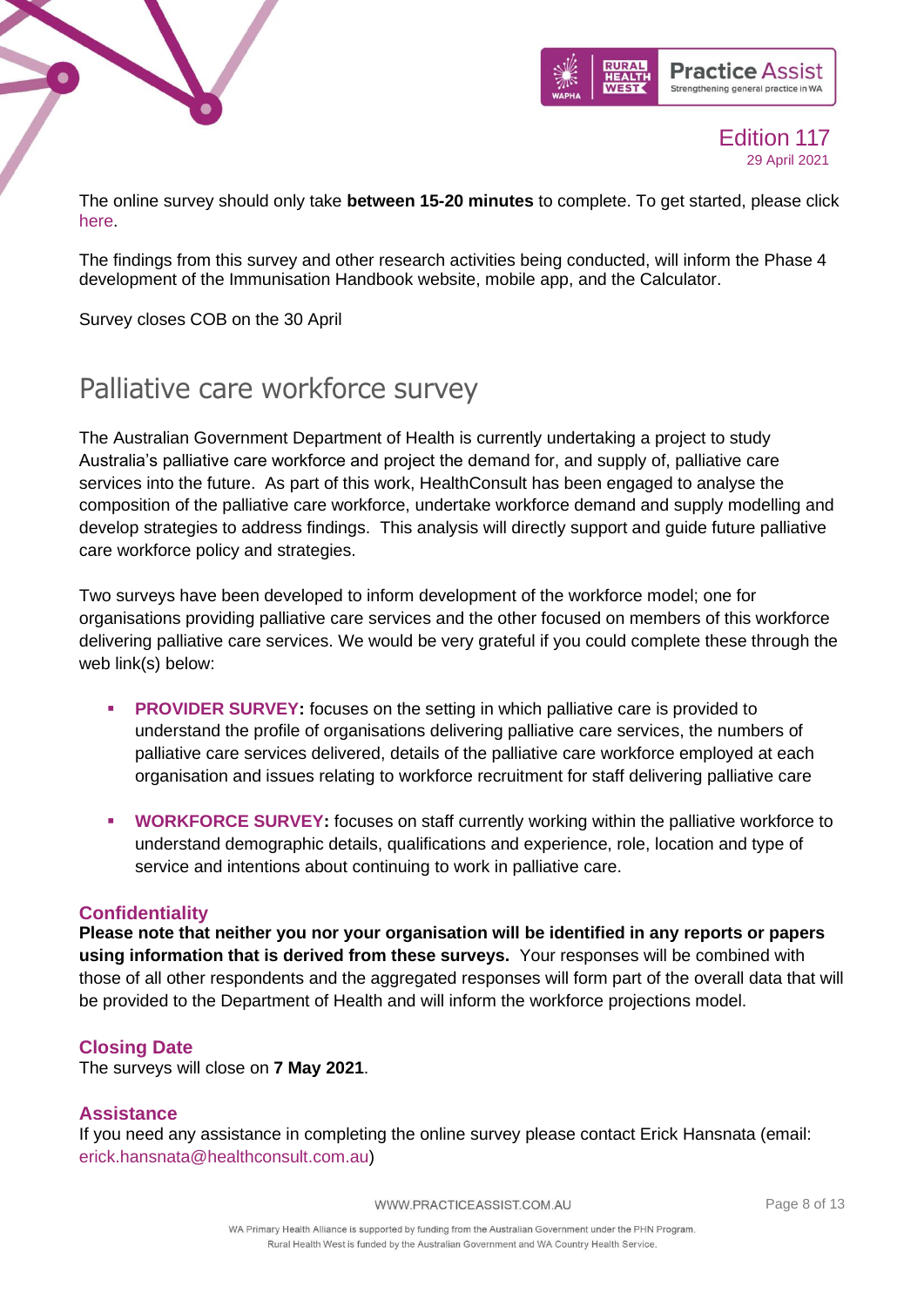



## <span id="page-8-0"></span>GP Urgent Care Network Pilot Update

WA Primary Health Alliance would like to take this opportunity to thank you for your continued commitment to the GP Urgent Care Network Pilot during an extraordinary time.

Delivery of A Frame GP Urgent Care signage to practices in the Network will commence next week starting the 4 May.

**Practice Resource:** My Health Record – [GP Urgent Care Workflow](https://www.practiceassist.com.au/Resource-Library/?keyword=GP%20URGENT%20&page=1)

### **Benchmarque Group**

Training sessions are still available in May across Perth Metro, South West and Country Regions, consisting of online learning, face to face workshop delivery and post program student survey and summary.

There are some available places for GPs and Practice Registered Nurses on:

- Wound Closure Included competencies are CWCAFC001 (Assess wound for closure), CWCPWC002 (Perform wound closure), and CWCPCC003 (Provide post wound closure care).
- **Peripheral Intravenous (IV) Cannulation Program**
- Cast application and immobilisation non accredited
- Wound management

### **Ctec - University of Western Australia**

CTEC, University of Western Australia have been commissioned by WAPHA to facilitate a series of one day Wound Closure and Plastering courses for GP's and practice nurses treating patients under the GP Urgent Care Network Pilot.

One planned training session at School of Medicine, University of Western Australia. 26 June 2021 – 12 places per course

### **\*Note for anyone attending the above courses, if you can't attend, please notify WAPHA prior to the course commencement with at least 5 working days' notice.**

All training information available on the [WAPHA GP Urgent Care](https://www.wapha.org.au/health-professionals/gp-urgent-care/) webpage

## **Is your practice interested in becoming part of the General Practice Urgent Care Network**

**Pilot?** Please complete your expression of interest via [here](https://www.wapha.org.au/health-professionals/gp-urgent-care/) or email [urgentcare@wapha.org.au](mailto:urgentcare@wapha.org.au)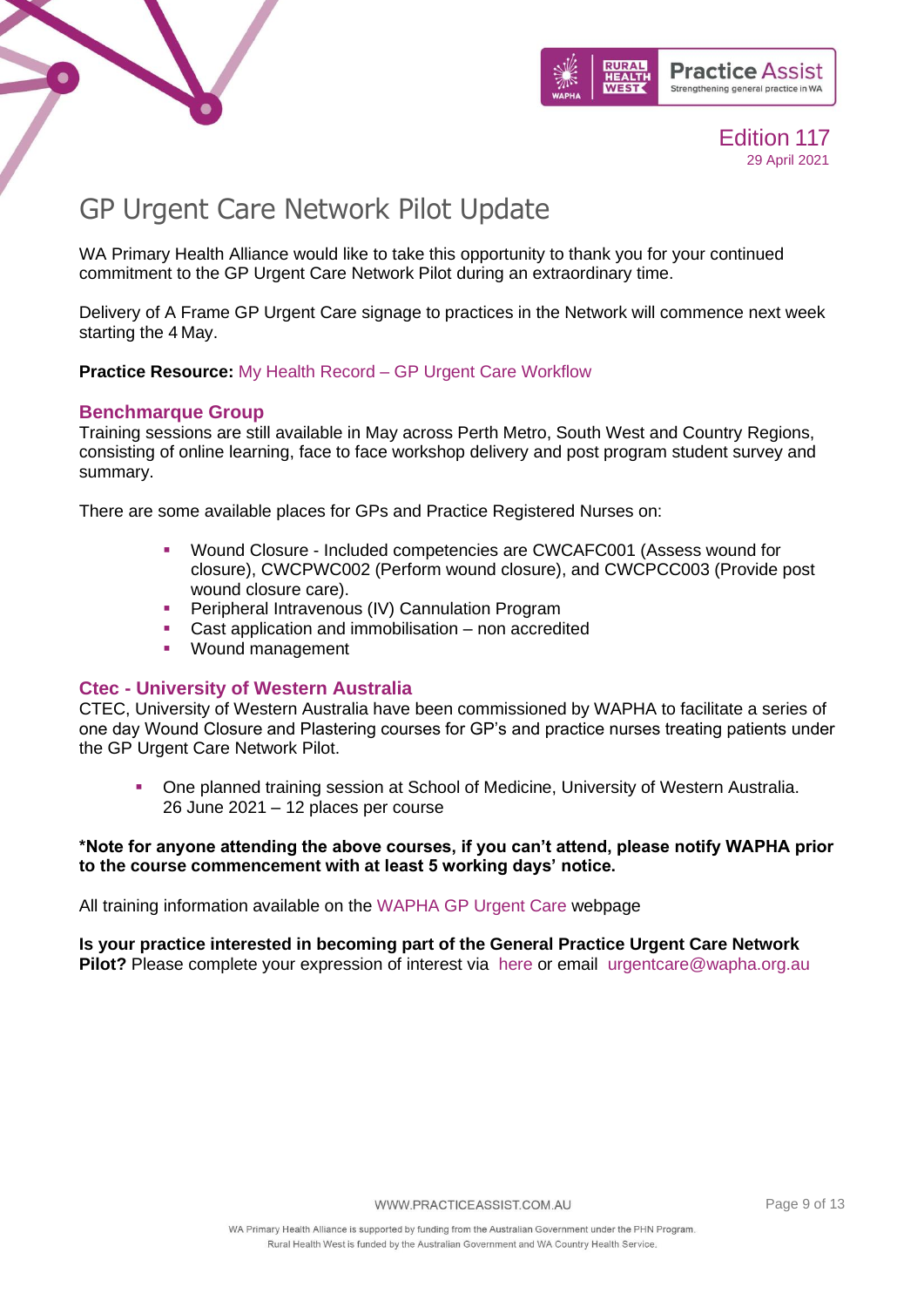



## <span id="page-9-0"></span>Wellbeing support at hand during stressful times for WA general practice teams

Professional and personal pressures can arise for general practice teams at the best of times, let alone during a global pandemic or local bushfire.

To support GPs and practice staff to look after themselves and take the necessary steps to support their wellbeing, WA Primary Health Alliance is offering three free confidential counselling sessions via its Wellness Program.

Provided through AccessEAP, and available to all WAbased general practice staff, the program offers confidential sessions with a counsellor who can offer information and assistance in navigating the COVID-19 response as well as other personal and professional issues.

Issues that can be addressed during counselling sessions include:

- **Preparing for major life changes**
- Changes at work
- **Changes within family (marriage, new baby,** divorce/separation)
- Goal setting for professional or personal life
- Developing new strategies for handling stress at work or at home
- Or simply to have someone to speak to about any of life's inevitable challenges



AccessEAP

To book a confidential phone or video counselling appointment, you can call AccessEAP anytime on **1800 818 728**.

**You will need to identify as a WA Primary Health Alliance member when booking.**

GPs and practice staff can also contact Practice Assist by calling 1800 2 ASSIST or emailing [practice.assist@wapha.org.au](mailto:practice.assist@wapha.org.au) with any questions about the program.

For more information please visit the Practice Assist [COVID-19 Well-being and Support](https://www.practiceassist.com.au/Coronavirus-COVID19/Well-being-and-Support) webpage.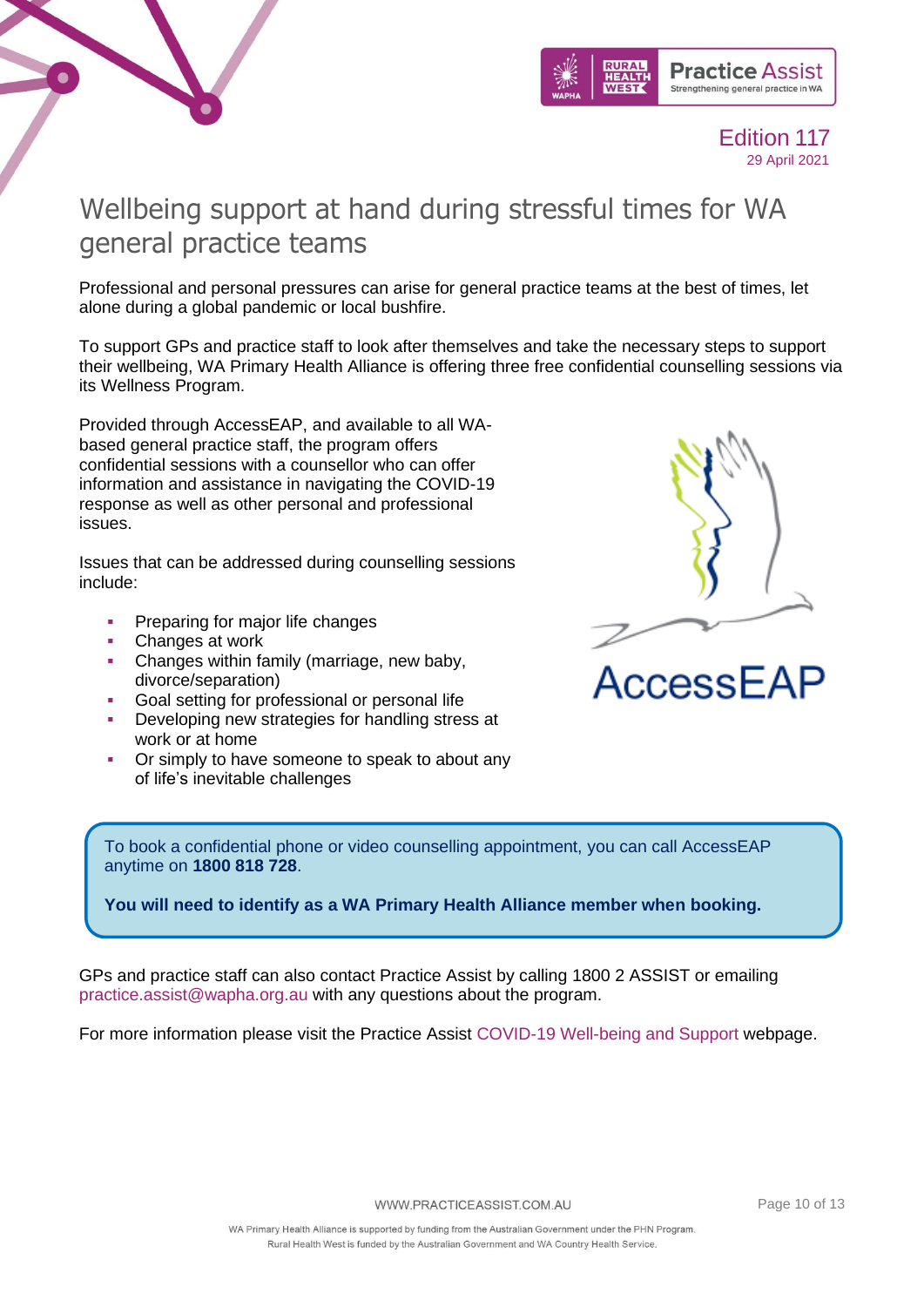



## <span id="page-10-0"></span>The Health Workforce Scholarship Program Round Eight

**Do you need to upskill to meet the health needs of your rural or remote community?** The Health Workforce Scholarship Program (HWSP) is an initiative of the Australian Government Department of Health to improve access to health services in rural and remote areas by helping health professionals to pursue ongoing study and development.

Funding is available for health professionals who provide primary care services to Western Australian rural and remote Modified Monash Model (MMM) 3-7 locations in the fields of medicine, nursing, midwifery, dentistry or allied health, including Aboriginal health practitioners or workers. Training and upskilling of health professionals must help meet an identified health need in the community.

Eligible health professionals are invited to apply for Round 8 of the Health Workforce Scholarship Program. Applicants should read the Program Guidelines before applying, which is available on the [website.](https://linkprotect.cudasvc.com/url?a=https%3a%2f%2fruralhealthwest.cmail19.com%2ft%2fr-l-tlydjiid-okhtdlyhyi-r%2f&c=E,1,n0uNE0r6DGjgtn-mPqvrIlK-OBj5eYCfxhZAmsPqrygjcSD5qF8Y93NDiWjo6__UjRD0_ekUosTtw7aQsJKj2moE6kfXkFFd4ccWqOLn&typo=1)

## <span id="page-10-1"></span>Health Promotion Events

## **World Asthma Day 2021 – Uncovering Asthma Misconceptions**

This year's World Asthma Day theme is "Uncovering Asthma Misconceptions". The theme provides a call to action to address common widely held myths and misconceptions concerning asthma that prevent persons with asthma from enjoying optimal benefit from the major advances in the management of this condition.

World Asthma Day is organized by the [Global](http://www.ginasthma.org/)  [Initiative for Asthma,](http://www.ginasthma.org/) a World Health Organization (WHO) collaborative organization founded in 1993

WHO recognizes that asthma is of major public health importance. According to WHO, it was estimated that more than 339 million people had Asthma globally and there were 417,918 deaths due to asthma at the global level in 2016.



Visit the [Global Initiative for Asthma website](https://ginasthma.org/wad/) for more information and resources.

| <b>Coming up soon</b>             |           |
|-----------------------------------|-----------|
| Crohn's & Colitis Awareness Month | May 1-31  |
| World Red Cross Day               | May 8     |
| World Lupus Day                   | May $10$  |
| Pneumonia Awareness Week          | May 17-20 |
| Schizophrenia Awareness Week      | May 23-29 |
| National Palliative Care Week     | May 23-29 |

WWW.PRACTICEASSIST.COM.AU

Page 11 of 13

WA Primary Health Alliance is supported by funding from the Australian Government under the PHN Program. Rural Health West is funded by the Australian Government and WA Country Health Service.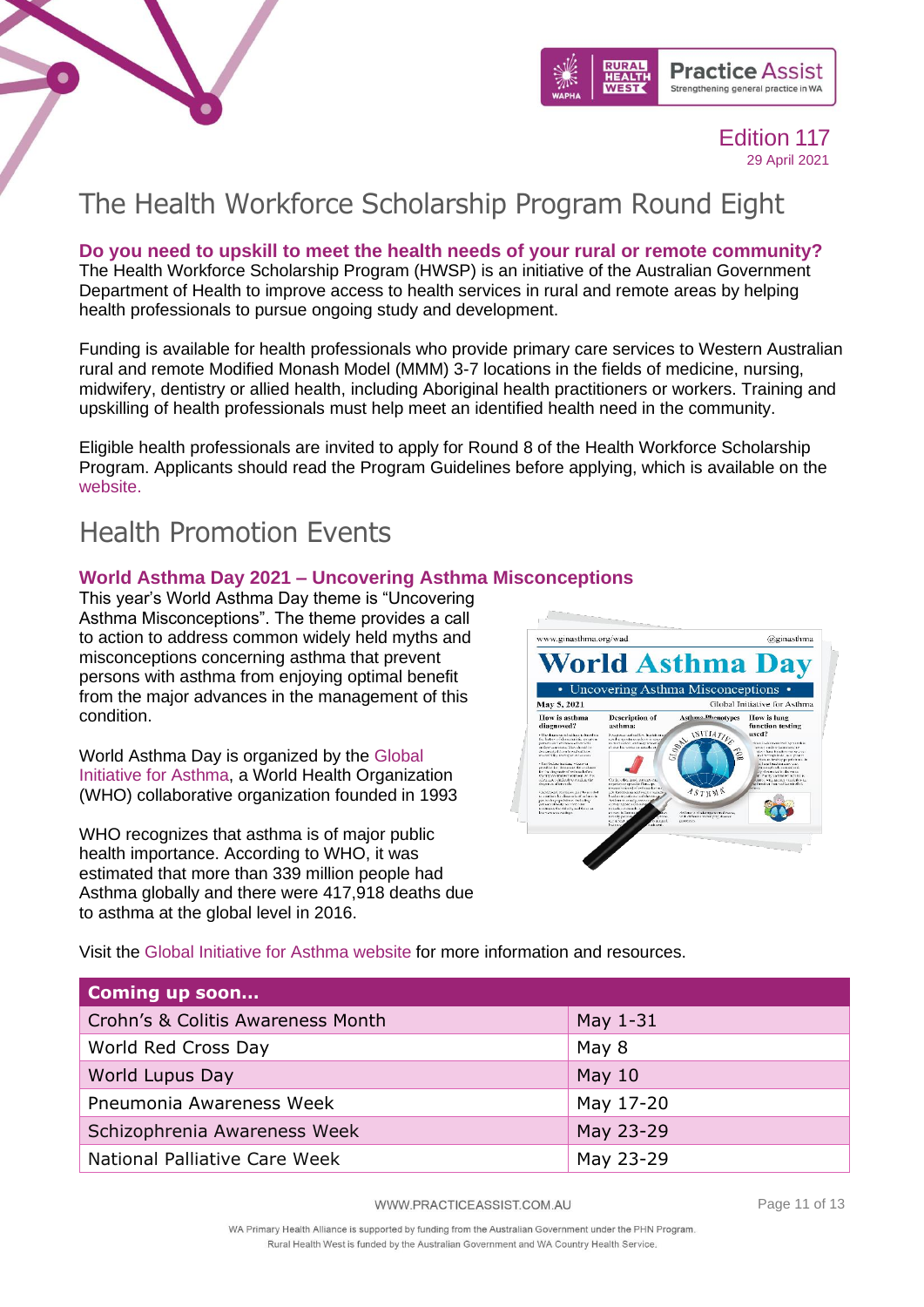



## <span id="page-11-0"></span>Practice Assist Resource Library

As part of our support for general practices, Practice Assist maintains a library of useful resources in our [Practice Assist Resource Library.](https://www.practiceassist.com.au/Resource-Library) These resources range across different topics from GP Accreditation, Practice Incentives Program, to the latest in resources around COVID-19.

Here are some of our new and updated resources:

### **Clinical Resources**

**■** [Managing Drug Seeking Behaviour](https://www.practiceassist.com.au/PracticeAssist/media/ResourceLibrary/Clinical%20Resources/Managing-Drug-Seeking-Behaviour-Fact-Sheet-V2-201201.pdf) (new)

### **COVID-19 Resources**

- COVID-19 Checklist Preparing Patients for [vaccination at a different location](https://www.practiceassist.com.au/PracticeAssist/media/ResourceLibrary/210326-WA-COVID-19-Checklist-Preparing-patients-for-vaccination-at-a-different-location.pdf) (new)
- COVID19 Vaccination for Nonparticipating [practices](https://www.practiceassist.com.au/PracticeAssist/media/ResourceLibrary/COVID19-Vaccination-for-Non-participating-practices-210325.pdf) (new)
- **COVID-19 Vaccination Planning Implementing** [a vaccination clinic checklist](https://www.practiceassist.com.au/PracticeAssist/media/Coronavirus-(COVID-19)/WA-COVID-19-Vaccination-Planning-Checklist-210323.pdf) (new)
- **Phase 1b COVID-19 Vaccine Roll-out through** [Primary Care Providers –](https://www.practiceassist.com.au/PracticeAssist/media/Coronavirus-(COVID-19)/210319_Phase-1B-COVID-19-Vaccine-Roll-out-through-Primary-Care-Providers_V2-Updates-List-(002).pdf) Version 2 updates (new)
- [COVID-19 Vaccine Patient Journey Template](https://www.practiceassist.com.au/PracticeAssist/media/ResourceLibrary/210325-COVID-19-Vaccine-Patient-Journey-Editable.pdf) (new)
- Medicare MBS Covid-19 Telehealth Services [GPs & OMPs](https://www.practiceassist.com.au/PracticeAssist/media/ResourceLibrary/210323-Medicare_MBS-COVID-19-Telehealth-Services-GPs-OMPs.pdf) (updated)
- Medicare MBS Covid-19 Telehealth Services [Nurse Practitioners](https://www.practiceassist.com.au/PracticeAssist/media/ResourceLibrary/210323-Medicare_MBS-COVID-19-Telehealth-Services-Nurse-Practitioners.pdf) (updated)
- Medicare MBS Covid-19 Telehealth Services [Mental Health](https://www.practiceassist.com.au/PracticeAssist/media/ResourceLibrary/210323-Medicare_MBS-COVID-19-Telehealth-Services-Mental-Health.pdf) (updated)
- **■** Medicare MBS Covid-19 Telehealth Services [Chronic Disease](https://www.practiceassist.com.au/PracticeAssist/media/ResourceLibrary/210323-Medicare_MBS-COVID-19-Telehealth-Services-Chronic-Disease.pdf) (updated)
- **MBS Covid-19 Telehealth Services Quick** [Guide GPs](https://www.practiceassist.com.au/PracticeAssist/media/ResourceLibrary/210323-Medicare_MBS-COVID-19-Telehealth-Services-Quick-Guide-GPs.pdf) (updated)
- **MBS Covid-19 Telehealth Services Quick** [Guide OMPs](https://www.practiceassist.com.au/PracticeAssist/media/ResourceLibrary/210323-Medicare_MBS-COVID-19-Telehealth-Services-Quick-Guide-OMPs.pdf) (updated)
- **MBS Covid-19 Telehealth Services Quick** [Guide Nursing & Allied Health](https://www.practiceassist.com.au/PracticeAssist/media/ResourceLibrary/210323-Medicare_MBS-COVID-19-Telehealth-Services-Quick-Guide-Nursing-Allied-Health.pdf) (updated)
- **MBS COVID-19 Vaccine Suitability** [Assessment Items](https://www.practiceassist.com.au/PracticeAssist/media/ResourceLibrary/MBS-COVID-19-Vaccine-suitability-Assessment-Service-Factsheet-210316.pdf) (new)
- [COVID-19 Vaccination Checklist](https://www.practiceassist.com.au/PracticeAssist/media/ResourceLibrary/WA-COVID-19-Vaccination-Checklist-210302.pdf) (new)
- [COVID-19 Vaccine Eligibility Checker](https://covid-vaccine.healthdirect.gov.au/eligibility) (new)

### **Digital Health**

- **Digital [Health Services Fact Sheet](https://www.practiceassist.com.au/PracticeAssist/media/ResourceLibrary/Digital%20Health/Digital-Health-Services-Fact-Sheet-V1-210218.pdf) (new)**
- How to access AIR through My Health Record [and find a patient's immunisation history](https://www.practiceassist.com.au/PracticeAssist/media/ResourceLibrary/Digital%20Health/Accessing-AIR-through-MHR-Fact-Sheet-V2-210413.pdf) (new)

### **Medicare**

- **MBS Items Frequently Used in General Practice** [Cheat Sheet](https://www.practiceassist.com.au/PracticeAssist/media/ResourceLibrary/Medicare%20Benefits%20Schedule/MBS-Items-Frequently-Used-in-General-Practice-Cheat-Sheet-V5-210114_1.pdf) (updated)
- [CDM Allied Health Group Services in RACF's](https://www.practiceassist.com.au/PracticeAssist/media/ResourceLibrary/Medicare%20Benefits%20Schedule/CDM-Allied-Health-Group-Services-in-RACFs-Fact-Sheet-V1-201222.pdf) (new)
- [CDM ATSI Allied Health in RACF's](https://www.practiceassist.com.au/PracticeAssist/media/ResourceLibrary/Medicare%20Benefits%20Schedule/CDM-ATSI-Allied-Health-in-RACFs-Fact-Sheet-V1-201222.pdf) (new)
- [CDM Allied Health in RACF's](https://www.practiceassist.com.au/PracticeAssist/media/ResourceLibrary/Medicare%20Benefits%20Schedule/CDM-Allied-Health-in-RACFs-Fact-Sheet-V1-201222.pdf) (new)
- [CDM GP or OMP in RACFs](https://www.practiceassist.com.au/PracticeAssist/media/ResourceLibrary/Medicare%20Benefits%20Schedule/CDM-GP-or-OMP-in-RACFs-Fact-Sheet-V1-201222.pdf) (new)<br>■ Mental Health Treatment Plans (M)
- Mental Health Treatment Plans (MHTPs) in [RACFs](https://www.practiceassist.com.au/PracticeAssist/media/ResourceLibrary/Medicare%20Benefits%20Schedule/MHTPs-in-RACFs-Fact-Sheet-V1-201222_1.pdf) (new)
- [MBS Attendance Items in RACFs Fact Sheet](https://www.practiceassist.com.au/PracticeAssist/media/ResourceLibrary/Medicare%20Benefits%20Schedule/MBS-Attendance-Items-in-RACFs-Fact-Sheet-210114.pdf) (new)

### **Nurses in General Practice**

**[Nurses in General Practice](https://www.practiceassist.com.au/PracticeAssist/media/ResourceLibrary/Nurses%20in%20general%20practice/Employing-a-Nurse-in-a-General-Practice-Fact-Sheet-V3-201201.pdf) (updated)** 

### **Programs and National Schemes**

- **[AIR Data Quality User Guide](https://www.practiceassist.com.au/PracticeAssist/media/ResourceLibrary/Programs%20and%20National%20Schemes/AIR-Data-Quality-User-Guide-V1-0-Nov-20.pdf) (new)**
- [AIR 010A Report User Guide](https://www.practiceassist.com.au/PracticeAssist/media/ResourceLibrary/Programs%20and%20National%20Schemes/AIR-010A-Report-User-Guide-Nov-2020-V1-0.pdf) (new)
- **•** Supporting and understanding delegations in [HPOS to enable access to the Australian](https://www.practiceassist.com.au/PracticeAssist/media/ResourceLibrary/Programs%20and%20National%20Schemes/HPOS-Supporting-providers_December-2020_Final_0.pdf)  [Immunisation Register](https://www.practiceassist.com.au/PracticeAssist/media/ResourceLibrary/Programs%20and%20National%20Schemes/HPOS-Supporting-providers_December-2020_Final_0.pdf) (new)
- **[Recall and Reminder Letter template](https://www.practiceassist.com.au/PracticeAssist/media/ResourceLibrary/Programs%20and%20National%20Schemes/200206-Recall-and-reminder-letter-templates-for-cervical-screening-and-follow-up-(January-2020).pdf) for cervical** [screening and follow-up](https://www.practiceassist.com.au/PracticeAssist/media/ResourceLibrary/Programs%20and%20National%20Schemes/200206-Recall-and-reminder-letter-templates-for-cervical-screening-and-follow-up-(January-2020).pdf) (new)
- **[Cervical Screening Flowchart](https://www.practiceassist.com.au/PracticeAssist/media/ResourceLibrary/Programs%20and%20National%20Schemes/201201-Cervical-Screening-Pathway.pdf) (new)**

### **General Practice Accreditation**

- **[Privacy and Confidentiality Agreements](https://www.practiceassist.com.au/PracticeAssist/media/ResourceLibrary/General%20Practice%20Accreditation/Privacy-and-Confidentiality-Agreements-Fact-Sheet-V2-201109.pdf)** (updated)
- **Free Interpreting Services for Medical** [Practitioners](https://www.practiceassist.com.au/PracticeAssist/media/ResourceLibrary/General%20Practice%20Accreditation/Free-Interpreting-Services-for-Medical-Practitioners-Fact-Sheet-V1-201118.pdf) (new)
- **[Retention and Destruction of Medical Records](https://www.practiceassist.com.au/PracticeAssist/media/ResourceLibrary/General%20Practice%20Accreditation/Retention-and-Destruction-of-Medical-Records-Fact-Sheet-V2-201104.pdf)** (updated)
- **[Clinical Handover Policy Template](https://www.practiceassist.com.au/PracticeAssist/media/ResourceLibrary/General%20Practice%20Accreditation/Clinical-Handover-Policy-Template-V1-201118-Editable.pdf) (new)**

If you have an idea for a new resource or feedback on our current resources, please email [practiceassist@wapha.org.au](mailto:practiceassist@wapha.org.au) with ideas and comments.